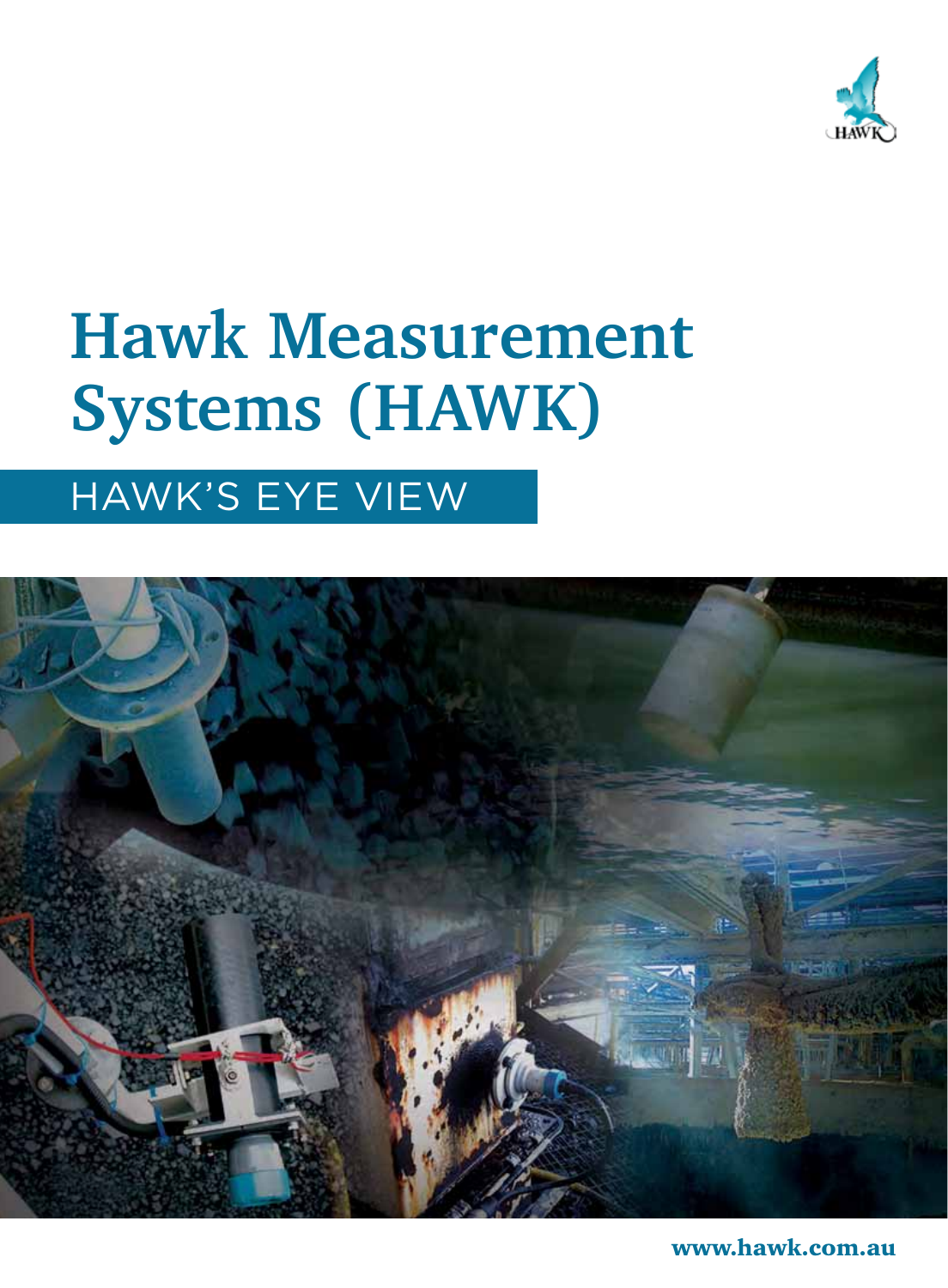

*Hawk Measurement Systems (HAWK) is regarded as a world leader in the design, manufacture and provision of level, positioning and flow measurement systems, with exports to over 30 countries across a range of industries, including mining, water, food, power stations and cement*



#### Hawk Measurement Systems (HAWK)

# HAWK's eye view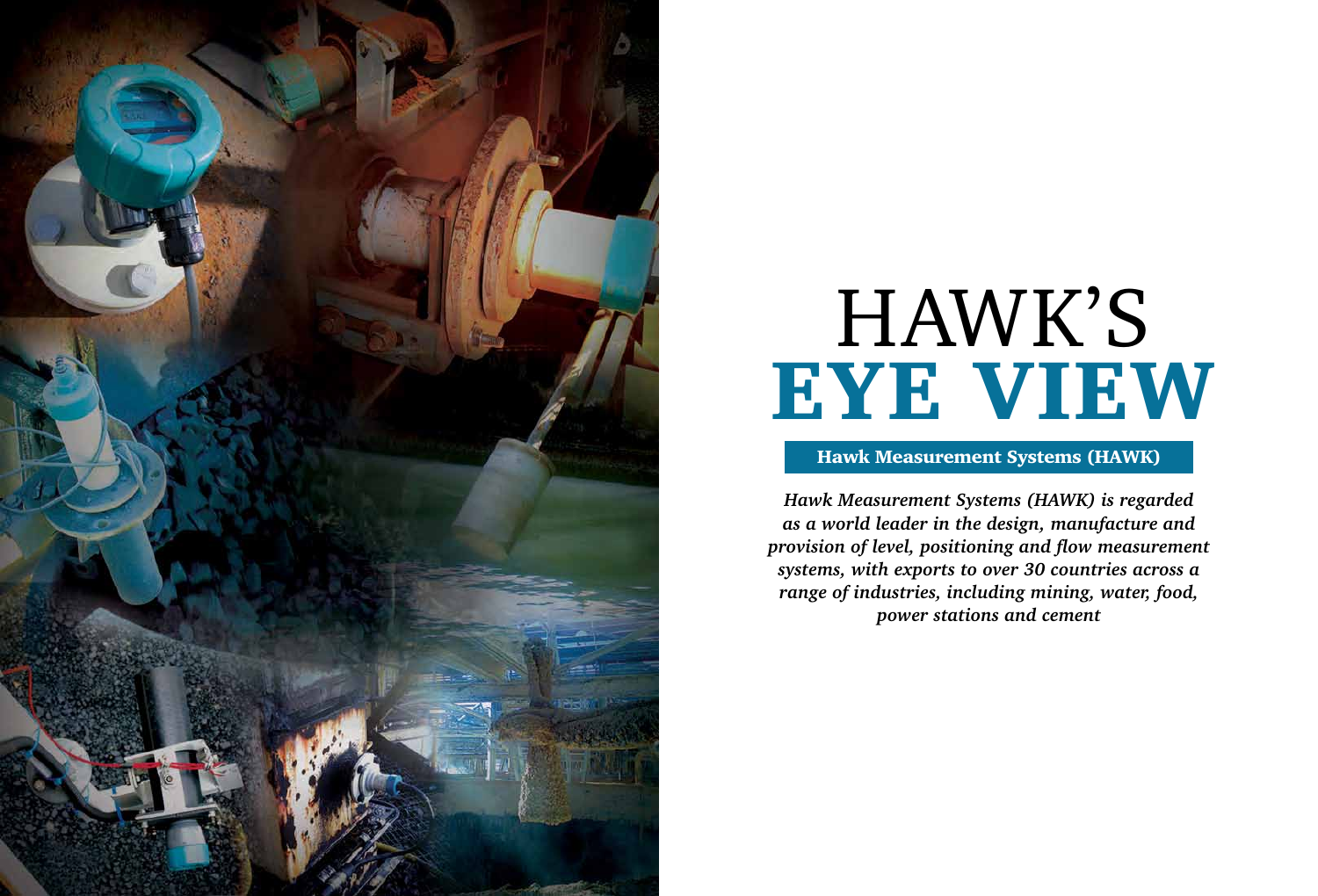And HAWK has a growing presence in the North American market. Jack Evans, formerly President and C EO of German competitor Krohne's USA subsidiary, founded his own company near Boston Massachusetts exclusively to distribute HAWK products to the North American market, something he did so effectively that two years ago HAWK's C EO Les Richards bought the company. Evans is still C EO of that operation, combining the job with that of director of global operations for HAWK from the company's headquarters in Melbourne.

He puts the company's success down to the level of support it gives its customers. "For me that is the critical thing. Of course HAWK is the global leader in having exceptional and

t's not random chance that puts mining at the head of the list of industries – and it's a long list – that HAWK serves. HAWK is an Australian company, founded in 1988 with a focus on serving that country's resources sector with locally designed and produced products. Over the years the company has expanded into different geographic areas, mainly into countries with a mining presence, working through a network of specialised distributors. Today, with the export demand for level measurement growing because of the global mining boom and water crisis, HAWK is forging into emerging markets including China, India and South America. I

innovative products but that wouldn't be a basis for growth on its own. I say that from experience. In the USA distribution of product is effected by hiring the right independent manufacturers and organisations and training them to be able to support the customers. Throughout my career I have helped customers grow by supporting them at every stage and that philosophy is the foundation for HAWK's growth today too."

The greater part of HAWK's sales are still in Australia, but over the years it has expanded into many other markets, initially by striking agreements with specialist mining distributors but also working directly with the major extraction and processing concerns. HAWK lists Rio Tinto, BHP Billiton, Xstrata, Outotec and FL Smidth Minerals among its impressive line-up of international customers. "Mining companies can't run a lean operation without the best measurement. They are competing with other companies and the ones that are the most efficient at getting the ore out of the ground, processing it and selling it are the ones that are doing well. We help them do that," he asserts. And since the technology has applications in a host of other industries, notably chemical process and the oil & gas sector but including cement, pulp & paper, and food, the company has expanded its research focus to develop custom solutions for them. Right now, says Evans, HAWK is exploring exciting opportunities in the growing water and wastewater industries.

It is also expanding its geographical footprint, and about six years ago entered

HAWK MEASUREMENT SYSTEMS (HAWK)



#### *"Mining companies can't run a lean operation without the best measurement"*

*"For me support is the critical thing … Hawk is the global leader in having exceptional and innovative products but that alone wouldn't be a sufficient basis for growth"*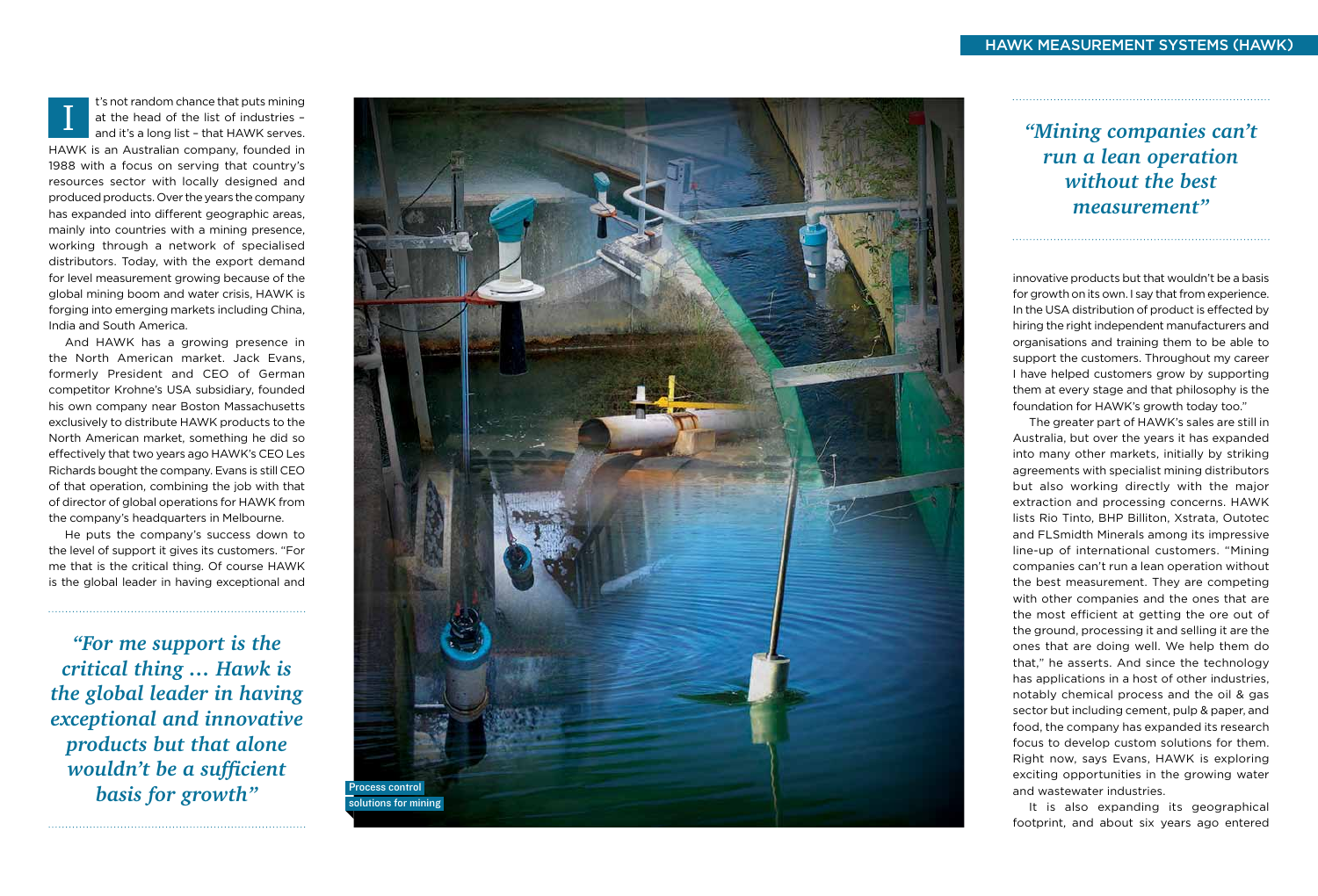the China market by setting up a joint venture sales company, the Chongqing HAWK Chuan Yi Instrument Co. Ltd. HAWK's forward strategy is definitely to continue to lead with its products for mining, which include advanced monitoring systems for thickeners, slurry tanks, tailings dams and many more applications. At the same time it will ensure continuity during mining's periodic slowdowns by developing product for other sectors. "Our research teams are currently very busy developing new products for our oil & gas (O&G) customers. One of those is using fibre optic for pipeline monitoring, which is able to give us more information from a single sensor," he reveals. The technology uses 'smart sensors' distributed across the network. These are able to identify anomalies in pressure, temperature and sound and send that information, together with the precise location and size of any leak to the control room in real time. The system is robust and reliable enough to be used in the harshest environment, and combines external and internal monitoring. The sound element is particularly interesting in places where pipeline security is an issue, as it can detect anyone digging, or even walking near the pipe. The product is being tested now and its launch is eagerly anticipated. "This is a crossover product that will be valuable in the water and wastewater market, where it is particularly useful in older infrastructures," he says.

Crossover is a feature of many HAWK innovations. Flow of materials is after all a universal matter. The company's new generation of microwave products is a case in point - devices used among other things for blocked chute detection and analysis in

*"The New Generation Gladiator Microwave products have proved very effective in eliminating false trips"*

mines. It is, he explains, a circular polarised device which eliminates the problem of false tripping. "Whatever the mineral, if there is moisture present it can block the chute and you have to shut down the operation. But false tripping happens when the device says it is a blocked chute but it really is not. It still means they have to shut the conveyor down and then start it back up again. The New Generation Gladiator Microwave products have proved very effective in eliminating these

false trips." He is not exaggerating: in Australia downtime is typically costing the industry \$500,000 per hour. A recent installation of HAWK blocked chute switches saved Cadia Mining over \$2.8 million in a single year, according to the client's own figures. This is a classic answer to a real world application challenge, he adds. Our example may be from mining but the same microwave product is used for shiploading and also for collision detection and prevention.

Water management is a big problem in mining, one to which HAWK has addressed its attention over the years. The water and wastewater sector is a market in which HAWK has not been a big player, but its issues are not much different, Jack Evans emphasises. "Our products lend themselves very nicely to measuring difficult

level applications. We have a product that can measure even when there is foam present, or dust or vapours, and in difficult sewage applications like turbulence. We have hundreds of level devices installed in the City of New York for measuring water levels underground and to determine where the flow of all their waste water is going and





**25%** Of revenues devoted to R&D

#### **\$500,000**

Estimated hourly cost of downtime to Australian mining.

#### **Did you know?**



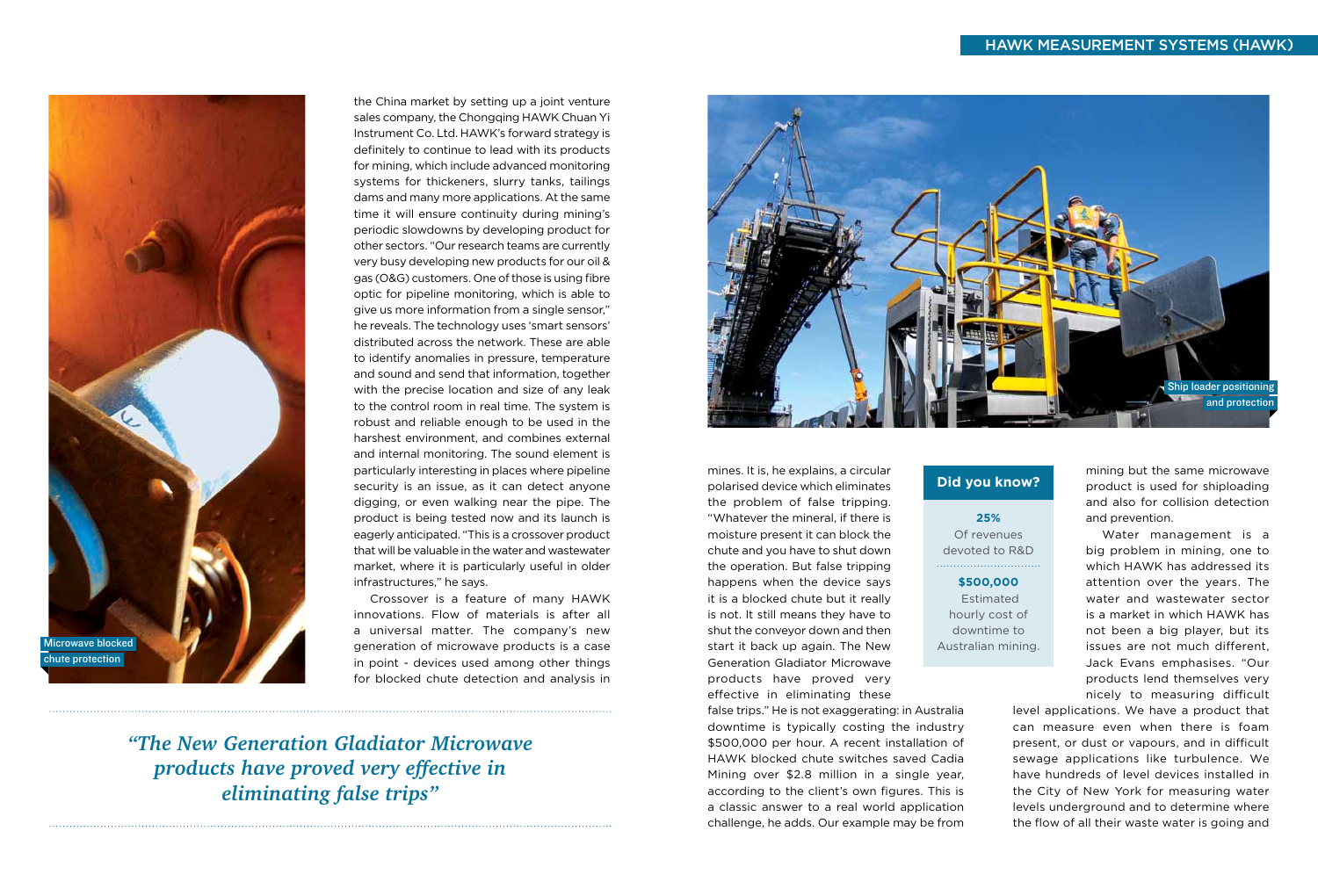*"We have been lucky in getting very talented and qualified people who believe in where the company is going"*

send the information back to their control room so they can open and close valves and gates as they need to."

> networks. That's of increasing importance as mining companies and others move towards total automation - led by Rio Tinto which already has remotely controlled conveyors, and even trucks. However asked what the most important differentiator is Jack Evans, with hardly a pause for thought, settles on its human capital. "We have been lucky in getting very talented and qualified people who believe in where the company is going, and if we can get the right people we can do almost anything!".  $BE$

HAWK spends an impressive 25 percent of its annual revenues on research & development, mostly targeted at new product development to solve customers' application issues. Last year the company launched its new Sultan Sonar for flocculent (the stuff that binds together the sludge particles) interface or sludge bed-level measurement for the water and wastewater industry, where it fits an important niche. In the mining and power industries, HAWK's ORCA industrial bed level controller is recognised for providing robust and dependable bed level measurements in punishing environments. Sultan Sonar is built on this same proven technology. Now the research teams are developing guided wave radar technology, which gives a very precise continuous reading, is energy efficient, and can operate in difficult situations where other approaches like throughair radar. "This is an exciting growth product for us, and one which is being developed not just for flow and level applications but also for interface. One of the big problems in O&G is oil & water interface in the crude, and we are close to having a product developed to be able to measure that crude level both from the top down and from the bottom up.

 $\textcircled{1}$  +61 (0)3 9873 4750  $\boxtimes$  info@hawk.com.au @HawkMeasurement **www.hawk.com.au www.hawkmeasure.com** 

Lots of things differentiate HAWK as a company. One might select the ability of all of its instrumentation to be accessed remotely from anywhere in the world via the cellular



#### Jack Evans **Director of global operations**

Jack currently lives in Melbourne Australia with his family. Jack has been involved with the process controls industry for over 25 years and recently served as Chairman of the Measurement, Control & Automation Association. Prior to HAWK, Jack was President, CEO of KROHNE, Inc. in Peabody, MA and National Sales Manager for Milltronics in Arlington, TX. Previous to his tenure with Milltronics, he spent seven years with Micro Motion in various positions. He holds a Bachelor's Degree in Industrial Engineering Technology from Georgia Southern University in Statesboro, Georgia, United States.





#### Hawk Measurement Systems (HAWK)



#### Hawk Measurement Systems (HAWK)